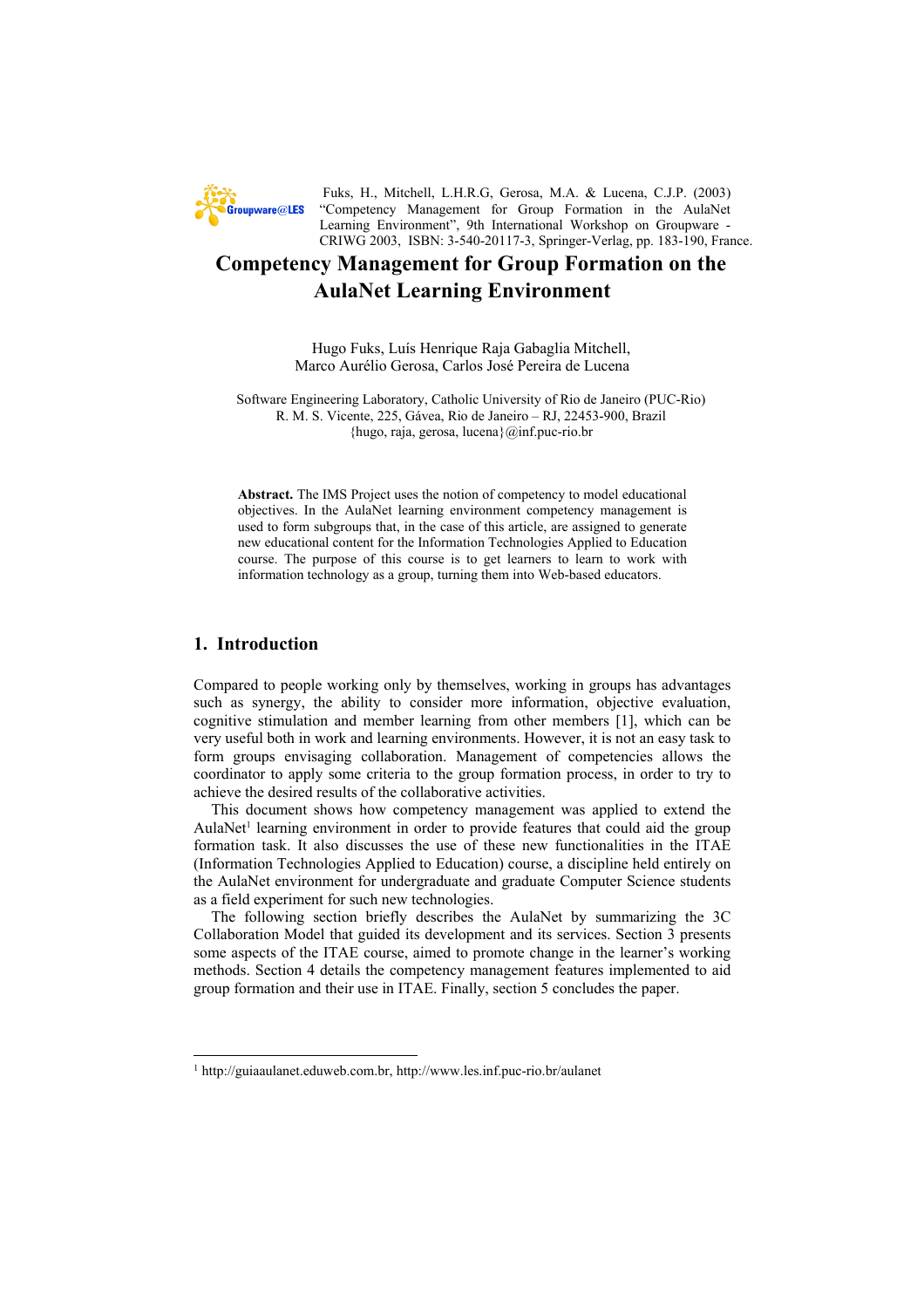2 **Hugo Fuks, Luís Henrique Raja Gabaglia Mitchell, Marco Aurélio Gerosa, Carlos José Pereira de Lucena**

# **2. The 3C Collaboration Model and the AulaNet**

To collaborate, people should debate ideas (communication), organize themselves (coordination) and operate together in a shared workspace (cooperate). Communication leads to commitment in performing tasks in order to have some job done. Coordinating these tasks is important to guarantee they are accomplished in the correct order, at the correct time and according to the restrictions imposed. The tasks are accomplished by the cooperation among the members of the group, which operate together in a shared space. This model is presented in Figure 1.



FIGURE 1. THE COLLABORATION MODEL

The AulaNet and the ITAE were developed with this model in mind. On the AulaNet, all the services are organized into communication, coordination and cooperation services. The AulaNet services are placed at the disposal of coordinators during the creation and updating of a course, allowing them to select those that they want to make available to the learners. In the ITAE, the course's coordinator adds services to the course as it unfolds in order to smooth the absorption of the environment by the learners.

The communication services provide facilities to allow the exchange of information. These services include: individual electronic mail exchange with the mediator (Contact with the Teachers); electronic mail with the entire group (Discussion List); asynchronous text discussion in a forum style (Conference); synchronous text chat (Debate); and the instantaneous exchange of messages with participants who are connected to the course (Messages for Participants). Since ITAE is a course that is mainly based on participant interaction, it uses all of the communications services.

The coordination services, which are designed to organize the group, in AulaNet include a notification tool (*Notices*), a tool for the basic coordination of the flow of the course work (*Lesson Plan*), assessment tools (*Tasks* and *Exams*), and a tool for monitoring group participation (*Follow-Up Reports*). The ITAE course uses the following coordination services: *Lesson Plan*, *Tasks* and *Follow-Up Reports*.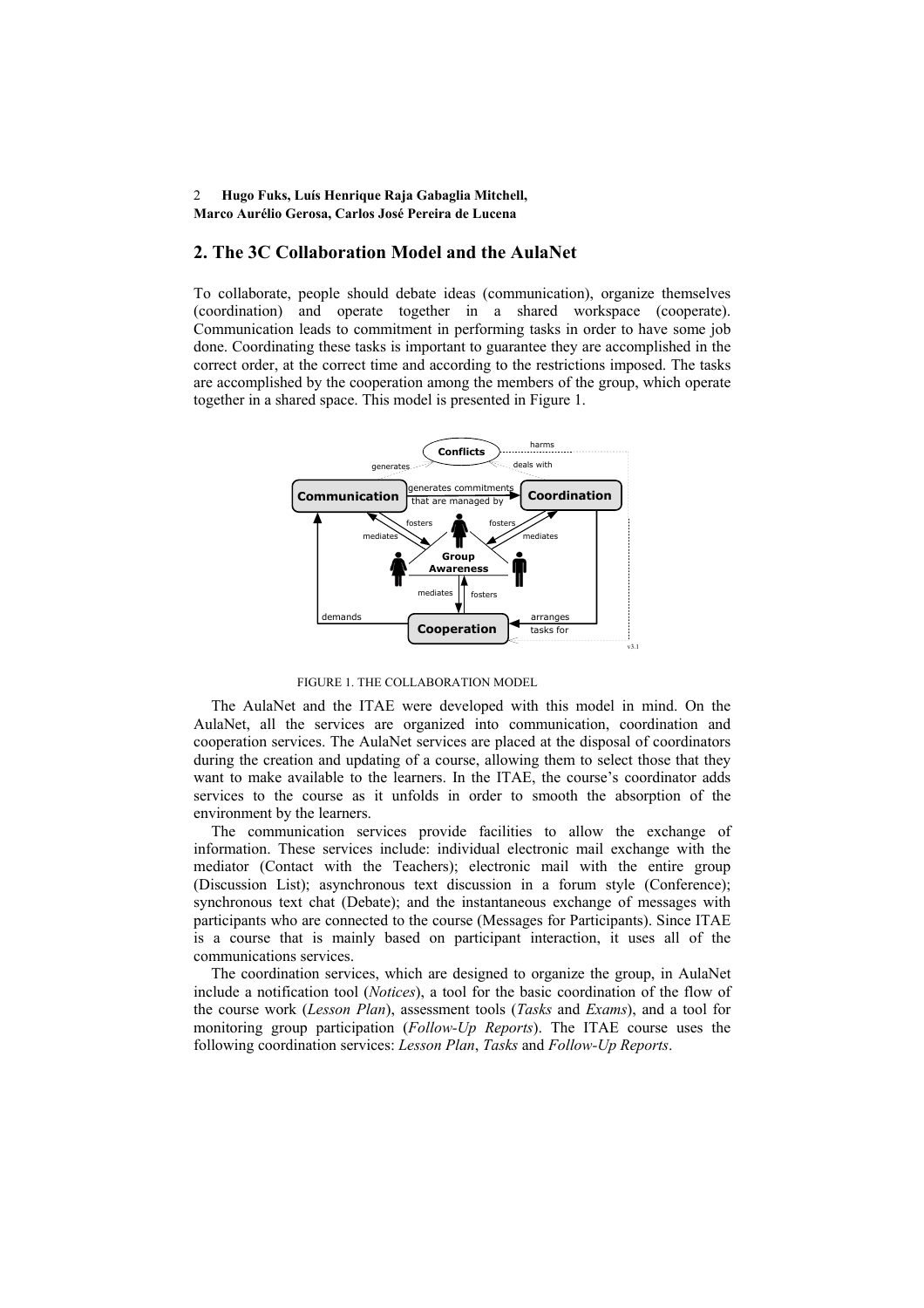#### **Competency Management for Group Formation on the AulaNet** Learning Environment

The cooperation services provide the means for cooperative learning [7], problem resolution and course co-authorship, both for teachers (*Teacher Co-Authorship*) and for learners (*Learner Co-Authorship*). The cooperative services also include a list of extra contents that are not associated with any specific lesson (*Documentation*), and references to textbooks (*Bibliography*) and Internet pages (*Webliography*). The ITAE uses *Bibliography*, *Webliography*, *Documentation* and *Learner Co-Authorship* cooperation services. The *Learner Co-Authorship* service is used by learners to supply new content to the course, which is validated by the course coordinator.

## **3. Some Aspects of the ITAE Course**

The objective of the course is to make educators use the new technologies for teaching/learning. The course was taught for the first time during the first half of 1998 and, since then, one edition has been held each semester. In the beginning, the course structure included a weekly, live face-to-face class that was transmitted to outside learners, and a debate via the Internet, using the Debate service. This embryonic version of the ITAE served to generate educational content for the course, which was generated by recording the teachers' presentations during the weekly classes and by copying the transcripts of the chat sessions. As it was generated, the content was made available within the environment and learners could access it at any time and from any computer connected to the Internet.

Evaluation of learners in the ITAE is based on their participation and the quality of their contributions [13]. Although the AulaNet contains an evaluation service in the form of exams with questions, the ITAE did not make use of this service in order to evaluate learners based on collaborative rather than individual tasks. To help the mediators accompany the learners and to make it possible for the learners to evaluate their own level and quality of participation, follow-up reports of the environment were used to present information about the quantity, quality and type of participation [3]. To supply qualitative information, every and each participation has to be evaluated by the mediators, who need to grade and comment individual participation in the *Debate* and the messages in the *Conferences*. The *Discussion List* messages are not evaluated, since they are not part of the learners' tasks.

In the ITAE, most of the communication and all content self-study are conducted asynchronously. In asynchronous events, learners can participate at a time and place convenient to them and appropriate to the task, having more time to reflect before composing their messages [5]. In addition, though extrovert personalities continue to send more messages than quieter members do, they cannot dominate completely as in face-to-face or synchronous situations. Quieter members still have the opportunity to contribute, as described by [12]. But by reducing the pressure to respond, since it can be done at any time, it is easier for a learner to drop out of the group [6]. The mediators have to demand regular contributions in an appropriate timeframe to avoid dispersion. The Follow-Up reports helped to identify who was and who was not participating.

The last phase of the ITAE course is to have the learners actively generating content for the course's repository. To that end, the class was divided into subgroups,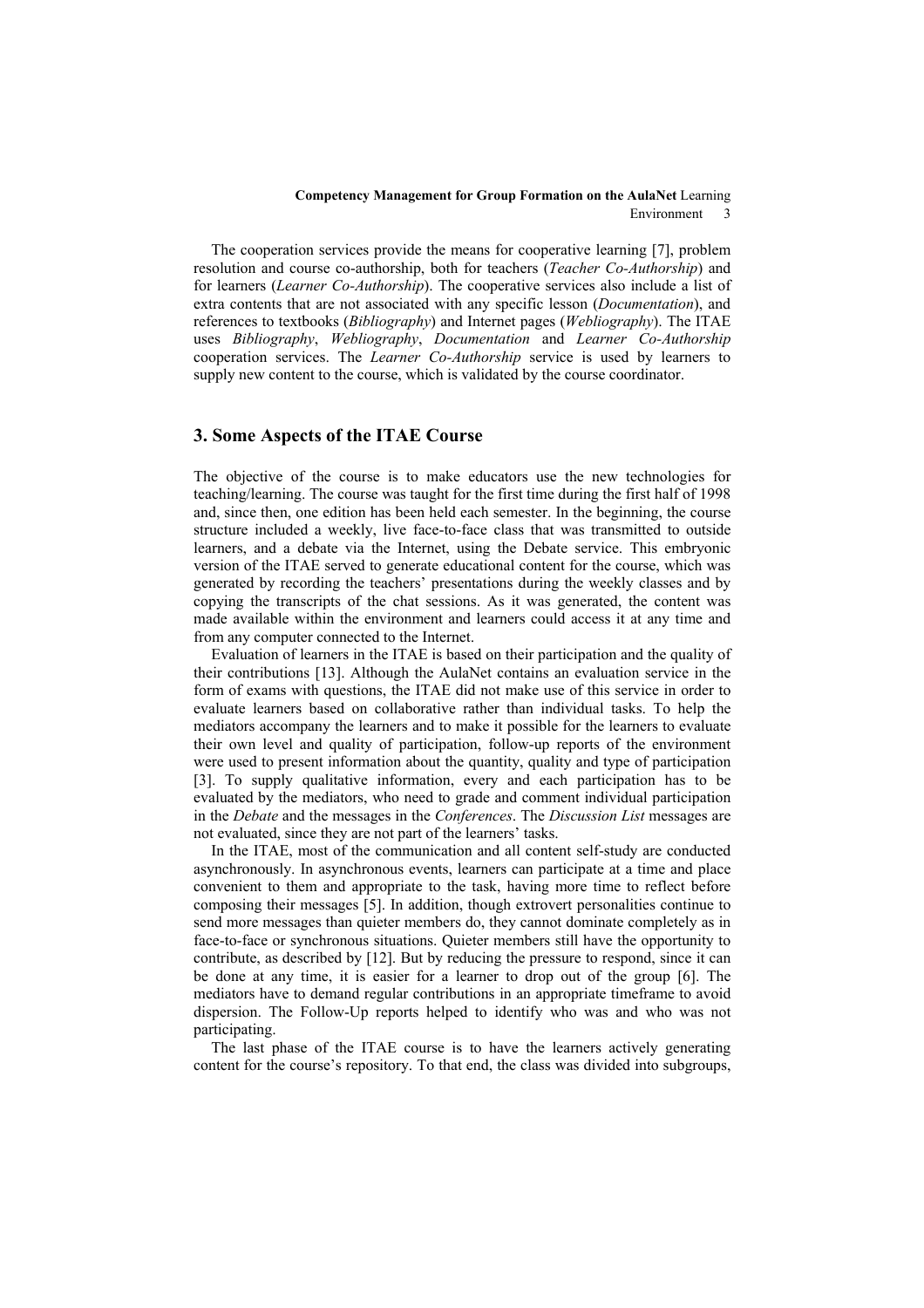#### 4 **Hugo Fuks, Luís Henrique Raja Gabaglia Mitchell, Marco Aurélio Gerosa, Carlos José Pereira de Lucena**

based on the learners' competencies. For that purpose, the IMS Global Learning Consortium Reusable Competency Definition [10] was implemented in AulaNet.

# **4. Using Competency Management to Form Groups for Collaborative Content Generation**

The Instructional Management Systems Global Consortium (IMS) is a well-known organization in the learning technology field, devoted to the establishment of standards and specifications. To model users' profiles and learning groups, AulaNet follows two IMS specifications: the Reusable Definition of Competency or Educational Objective [10] and the IMS Enterprise Specification [9]. In such specifications, the word *competency* is used in a very general sense that includes skills, knowledge, tasks and learning outcomes.

#### **4.1. Modeling and linking competencies to content and participants**

A RDCEO is basically comprised of a globally unique identifier and a human readable title and description. Many other optional fields make the model flexible to be extended according to the specific needs of the application.

On the AulaNet environment, they are linked to the contents (lectures, tasks etc.) of a course and, consequently, to the course itself. For the users, they are called Topics. As a result, the RDCEOs on any given AulaNet server reflect the competencies the courses being taught on that server deal with (either as prerequisites or learning outcomes).

AulaNet also links RDCEOs to people, in an association named Competency, explained in the next section.

#### **4.1.1. Interest, Qualification and Performance**

In the context of AulaNet, a learner's competency is expressed by three different factors (or dimensions): qualification, interest and performance.

Interest reveals how much a learner is willing to be in contact with tasks or lessons involving that competency. It is used, for example, to form learning groups in the scope of a class, dividing up the learners according to the topics each student finds more appealing.

Qualification is a declaration made by a learner stating his/her level of mastery (from novice to expert) regarding the competency represented by a RDCEO. It may or may not be backed up by a document such as a diploma or certificate. It maps what the student has learnt from outside the AulaNet environment. For example: in the context of sales force training, it could reflect how many sales a student has accomplished in practice.

Performance is very similar to qualification, except that it is automatically filled out by the AulaNet system, according to the learning outcomes. It can be seen as a transcript of the learner's academic life on the AulaNet. The environment sets the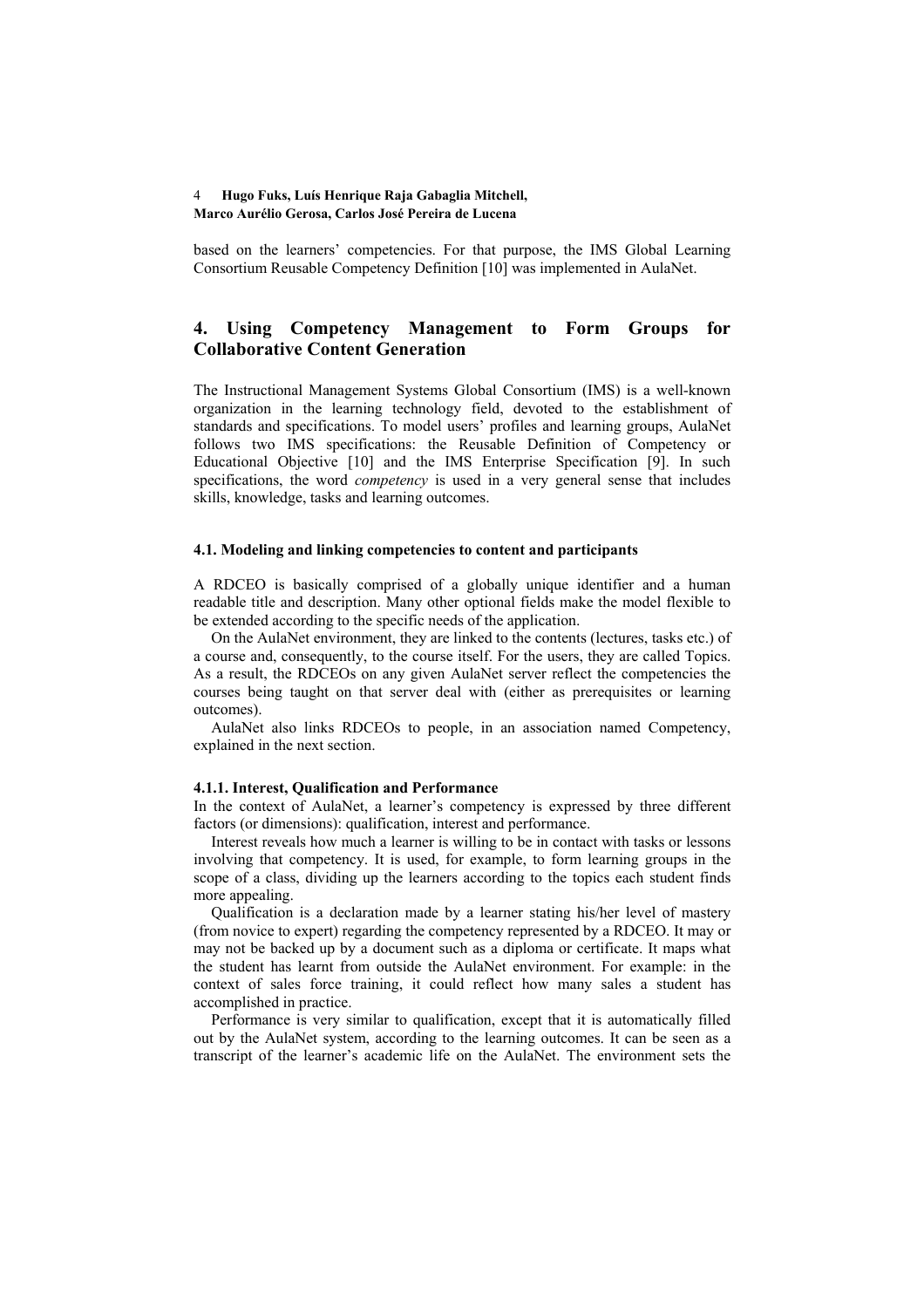level of mastery of a performance item after processing the grades a learner got on course activities, according to the following:

- The weight of the type of activity. For example: Tasks are more relevant than Debates.
- The weight of the RDCEOs they encompass. Although an activity is usually an indivisible unit, it may regard to more than one RDCEO. Example: a certain activity refers to 2 RDCEOs; one being relevant to 75% of the activity, whereas the other is referred in the remaining 25%.
- The obsolescence of the assessment. It reflects the tendency that newer grades are more accurate than older ones, as a person's competency changes over time.

Worth of mention is the fact that interest and qualification/performance are allowed to vary independently. Meaning that it is entirely possible to, for example, be very interested in a specific RDCEO but be a novice on it. Or, to be interested exactly because it is one's expertise.

This three-dimensional structure of an AulaNet RDCEO also reflects the different ways a learner can be evaluated in regard to a competency. Self motivation is reflected by the interest parameter. Self evaluation is reflected on the qualification parameter, which shows the learner's own point of view about how qualified he/she is regarding that specific topic. And, when a docent assigns grades and weights to the collaborative activities learners performed during a course, it influences the learners' performance parameter. As the grade may be the product of a group work, letting the group members divide among themselves the points earned by the group as a whole gives learners the chance to be evaluated by their own peers.

#### **4.1.2. Issues concerning the use of RDCEOs**

On previous editions of the ITAE course, learners reported difficulties in evaluating themselves. Apart from being a cultural issue (participants were not used to self evaluation, feeling uncomfortable with it), it is believed one of the reasons for that was the lack of a thoroughly detailed explanation of the mastery levels of the RDCEOs used. To remedy that, the RDCEO's optional field 'Definition' is going to be used to describe proficiency levels in more detail.

Another issue Kay [11] points out is the overhead imposed to the learner in managing his RDCEOs declarations, a task that could become a distraction or be completely neglected. With that in mind, ITAE learners are encouraged to manage their RDCEOs at the breaks of the academic schedule. To enforce this policy, ITAE requires the fulfillment of the qualifications and interests of its RDCEOs as part of the enrollment process. Furthermore, notice that the responsibility for the RDCEOs is split up with the different roles there exist in the system: The system administrator defines the RDCEOs; Course Coordinators include RDCEOs into their courses (as Topics); Course Mediators (lecturers) link these topics to the course content; Learners, with the help of their Mentors (a supervisor, e.g.: the head of the employee's department or a professor guiding a graduate student), fill up their interest and qualification profiles; and the AulaNet calculates the performance coefficient.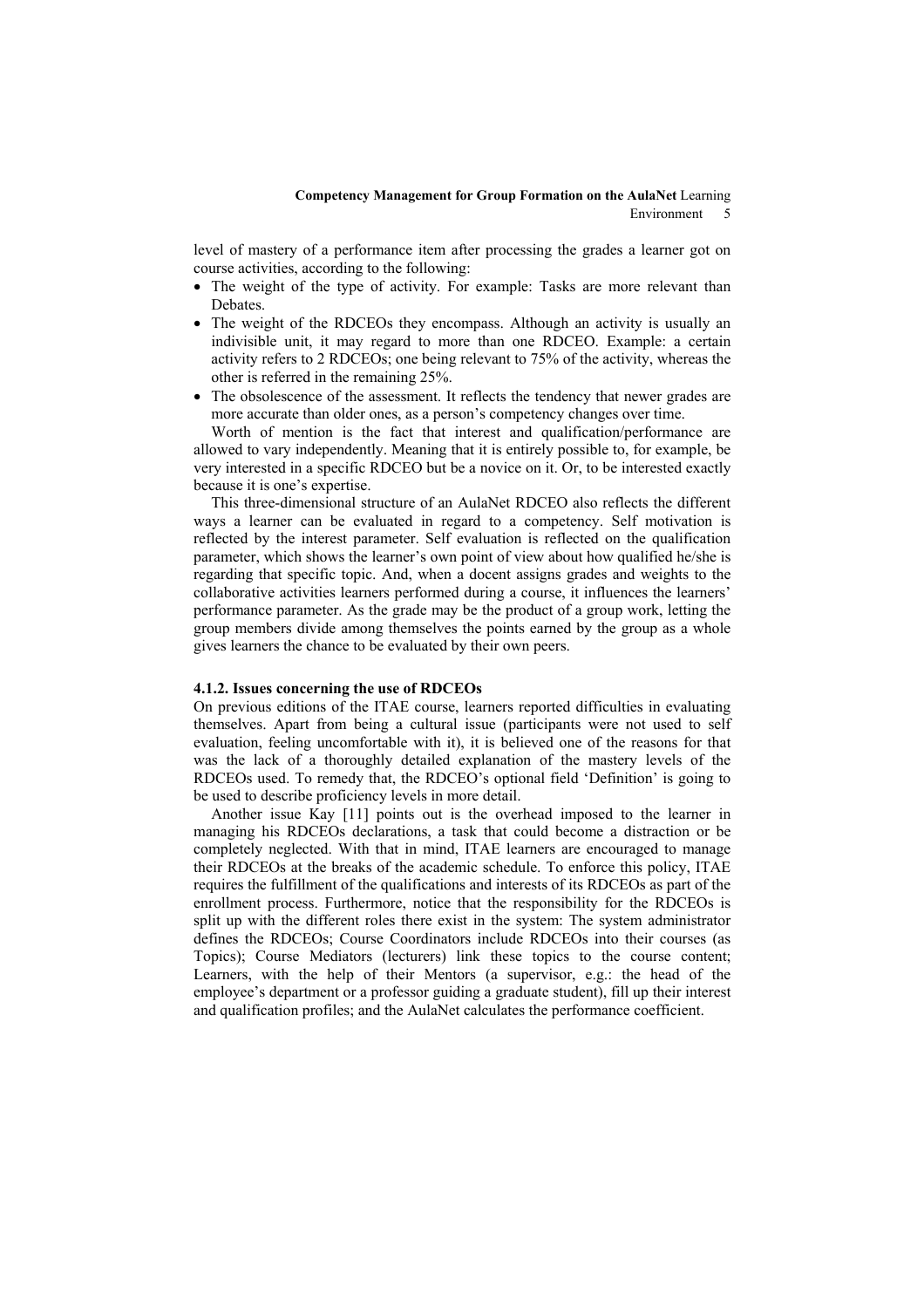6 **Hugo Fuks, Luís Henrique Raja Gabaglia Mitchell,** 

**Marco Aurélio Gerosa, Carlos José Pereira de Lucena**

## **4.2. Subgroups in AulaNet and the matchmaking algorithm**

At AulaNet, there are three different levels of granularity of a group. The first and broader one is 'course'. Enclosed in a coursed are its 'classes' (groups). Learners and mediators belong to a class. The course coordinator belongs to the course, overseeing all of its classes. Optionally, a mediator can further subdivide learners into 'subgroups'.

Subgroups are modeled in the AulaNet environment according to the IMS Enterprise specification, which recognizes the existence of the three core data objects described on the following conceptual model retrieved from [9]:

- 1. Person: the individuals who are undertaking some form of study and/or group related activity  $(\ldots)$
- 2. Group: a collection of objects related to learning activities or individuals. (…) There is no restriction on how the Group and sub-group structures can be used with respect to containing other groups, persons, etc.
- 3. Group Membership: (…) is used to define the members of a Group. A member can be a Person or another Group (…)

Presently, subgroups are used in association with the *Tasks* service. When a subgroup is created, it is not immediately associated with a task. That allows the mediator to create several different subgroups, not restricting the number of members on each subgroup or the placement of a learner in more than one subgroup. This way, the mediator is given the freedom to form subgroups at any point of the course and to group learners differently, according to each activity.

 Once created, a subgroup remains inactive until the mediator associates it with a task. A subgroup can be associated with more than one task, in a structure flexible enough to allow a mediator to assign a learner working in two or more tasks to perform each task with the same group of people, with different people or even to work alone in any of the tasks.

Mediators can resort to the environment's automated subgroup formation feature when subdividing a class. The matchmaking algorithm [2] is designed to better relate learner's competencies to the tasks to be accomplished. It takes the following input provided by the mediator: the number of subgroups to be formed; the number of members in each subgroup; whether a learner can be assigned to more than one of the subgroups to be formed; what RDCEOs are to be taken into account; what dimensions will be analyzed; and the degree of difference (regarding qualification/interest/performance) among the learners. The mediator is free to accept or rearrange the subgroups automatically formed.

For example: mediators may be interested in forming subgroups either by homogeneity or by heterogeneity. By selecting an RDCEO and setting a degree of zero in respect to *interest* and four to *qualification/performance*, the mediator is promoting the formation of subgroups whose members are all interested in the same topics, but differ significantly in their qualification and performance. This could be used, for example, when the mediator wants to put together experts and novices with the same interests regarding a specific topic.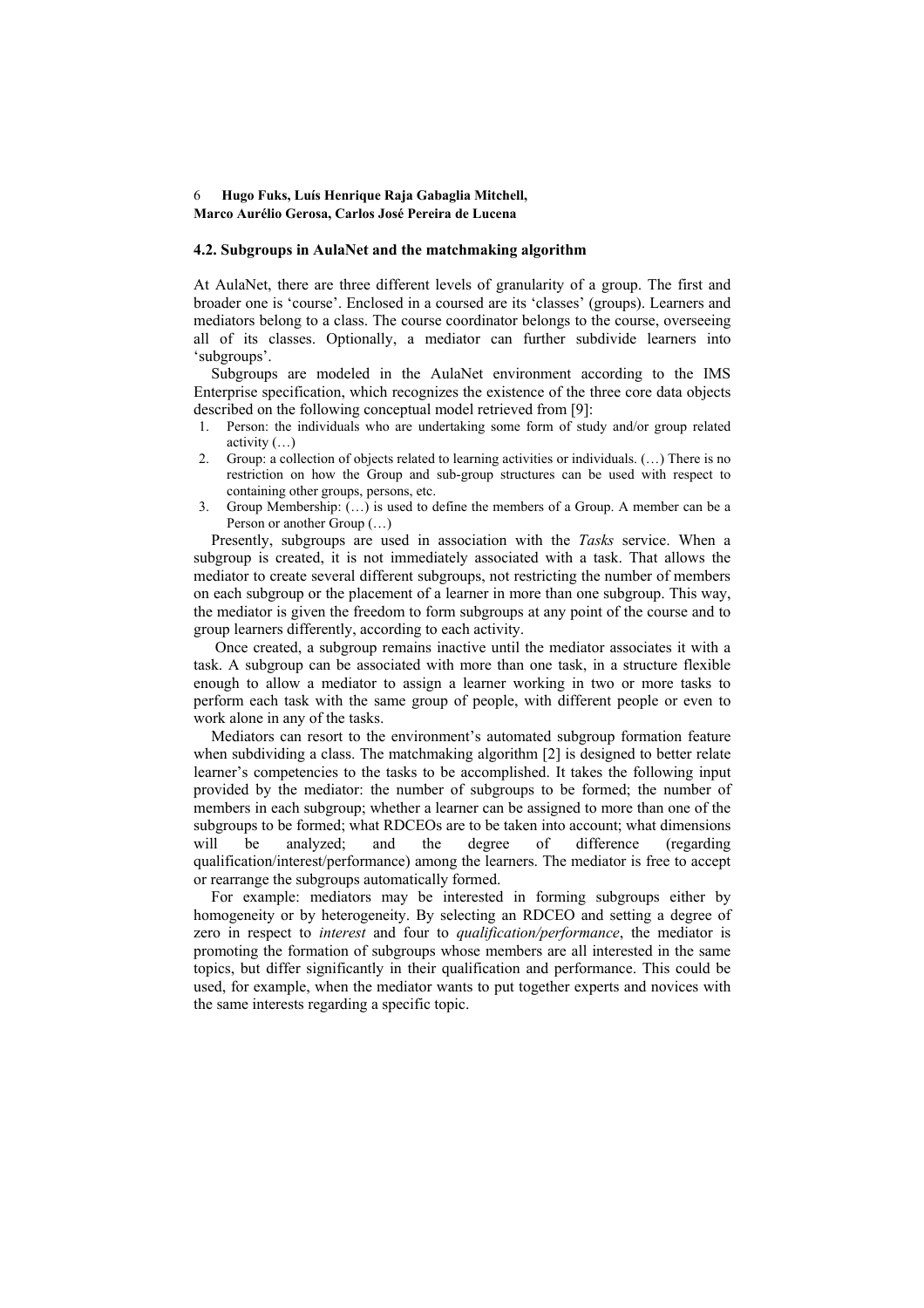#### **Competency Management for Group Formation on the AulaNet** Learning Environment

#### **4.3. Collaborative generation and evaluation of educational content**

In ITAE, in the end of the course, subgroups of two or three learners are formed using the matchmaking algorithm, using as RDCEOs the topics in the syllabus of the ITAE course. The aim is to group learners according to the topics they would like to study the most, putting together learners with somewhat similar competencies.

The subgroup organizes itself in order to generate interactive multimedia educational content and must submit it by a given date. Then, a period of collaborative peer review begins during which the members of at least three other subgroups evaluate each subgroup's content. This evaluation takes place in conferences created specifically for this purpose. Within these conferences, learners discuss problems regarding the content that has been generated. Once this period is over, the subgroups are given a new deadline to present a revised version that incorporates the contributions of their colleagues. The course mediators evaluate this revised content, and some may be invited to become a part of the course's repository.

# **5. Conclusion**

The contribution of different understanding or the exposure to alternative points of view can enhance learning [8]. Group members can monitor individual thinking and the group structure provides social support and encouragement for individual effort [1]. In addition, through formulating ideas in their words, and receiving evaluation from peers, learners' knowledge, thinking skills and meanings are socially constructed [7].

As Web-based educators to be, learners are supposed to be able to generate interactive multimedia didactic content that will be added to the course's repository. Different from their own educators, Web-based educators work in a collaborative way to generate such contents. For that purpose, they are subdivided into subgroups based on their competencies.

Extending IMS RDCEO's Competency Model with the dimensions Interest, Qualification and Performance it becomes possible to run a matchmaking algorithm to define groups that best correspond to a set of criteria established by the course mediator. It is being used to divide up a class into the topics of the course, one group for each topic.

Other possible future uses involving competency management could be: defining a learning or career plan, determining pre-requisites to activities and selecting the appropriated content to be offered to a learner.

# **Acknowledgement**

The AulaNet project is partially financed by the Fundação Padre Leonel Franca, by the Ministry of Science and Technology through its Program of Excellence Nuclei (PRONEX) grant nº 76.97.1029.00 (3366), and also through its Multi-Agent Systems